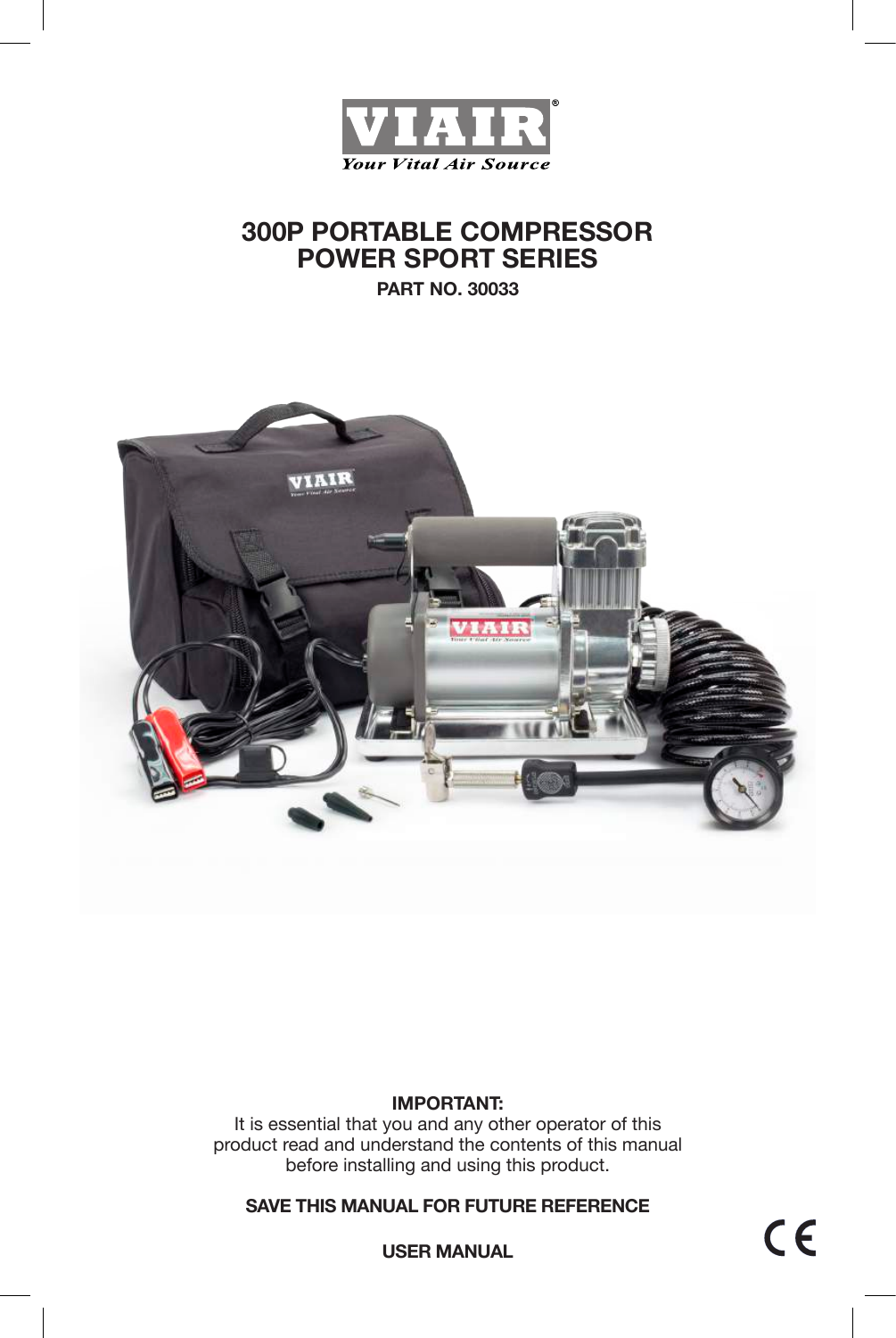### **300P PORTABLE COMPRESSOR**

# **IMPORTANT SAFETY INSTRUCTIONS:**

**CAUTION:** To reduce risk of electrical shock or electrocution:

- Do not disassemble. Do not attempt repairs or modifications.
- Refer to qualified service agencies for all service and repairs.
- Do not use this product in or area where it can fall or be pulled into water or other liquids.
- Do not reach for this product if it has fallen into liquid.
- Use this compressor with 12-volt DC systems only.
- This product should never be left unattended during use.

## **WARNING:** To prevent injury:

- Never allow children to operate this compressor.
- Close supervision is necessary when this compressor is being used near children.
- This compressor will become very HOT during and immediately after use. Do not touch any part of this compressor with bare hands, other than the ON/OFF switch during and immediately after use.
- Do not use this product near flames or explosive materials or where aerosol products are being used.
- Do not operate this product where oxygen is being administered.
- Do not pump anything other than atmospheric air.
- Never use this product while sleepy or drowsy.
- Do not use any tools or attachments without first determining maximum air pressure for that tool or attachment.
- Never point any air nozzle or air sprayer toward another person or any part of the body.
- This air compressor is equipped with an Automatic Reset Thermal Protector, and can automatically restart after the thermal protector resets. Always cut off power source when thermal protector becomes activated.
- Wear safety glasses or goggles when operating this product.
- Use only in well ventilated areas.

# **OPERATING INSTRUCTIONS:**

Please read and follow the operating instructions carefully to assure that you will enjoy the convenience and best use out of your air compressor.

- 1. Always operate the compressor AT OR BELOW THE MAXIMUM PRESSURE RATING of the compressor. Refer to Specifications section of this manual.
- 2. Always OBSERVE THE MAXIMUM DUTY CYCLE of the air compressor. Refer to Specifications section of this manual for details. Operations exceeding maximum pressure ratings and or duty cycle will result in damage to air compressor.
- 3. Your air compressor is equipped with an AUTOMATIC THERMAL OVERLOAD PROTECTOR. This feature is designed to protect the air compressor from overheating causing permanent damage to your air compressor. The thermal overload protector will automatically cut off power to air compressor should internal operating temperature of the air compressor rise above safe levels during excessive use.
- 4. Should at any time during use, your air compressor automatically shuts off, do not attempt to restart air compressor. Turn ON/OFF switch of air compressor to the OFF position. The automatic thermal overload protector will automatically reset when internal temperature of the air compressor drops below safe level. After allowing air compressor to cool off for about 30 minutes, you can safely resume use of the air compressor by turning on the air compressor.
- 5. Please note that you may experience a slight delay (about ½ second) of the compressor's motor starting when the ON/OFF Switch is turned on while compressor is pressurized (when there is pressure in the line that the compressor is connected to). This is a normal delayed reaction, not a Compressor ON/OFF switch malfunction.
- 6. It is strongly recommended that you keep the vehicle's engine running while using the air compressor to prevent discharge of your vehicle's battery.
- 7. ONLY OPERATE THE AIR COMPRESSOR IN WELL VENTILATED AREAS. Compressor performance is enhanced when operating compressor with vehicle engine running.

# **USER MANUAL**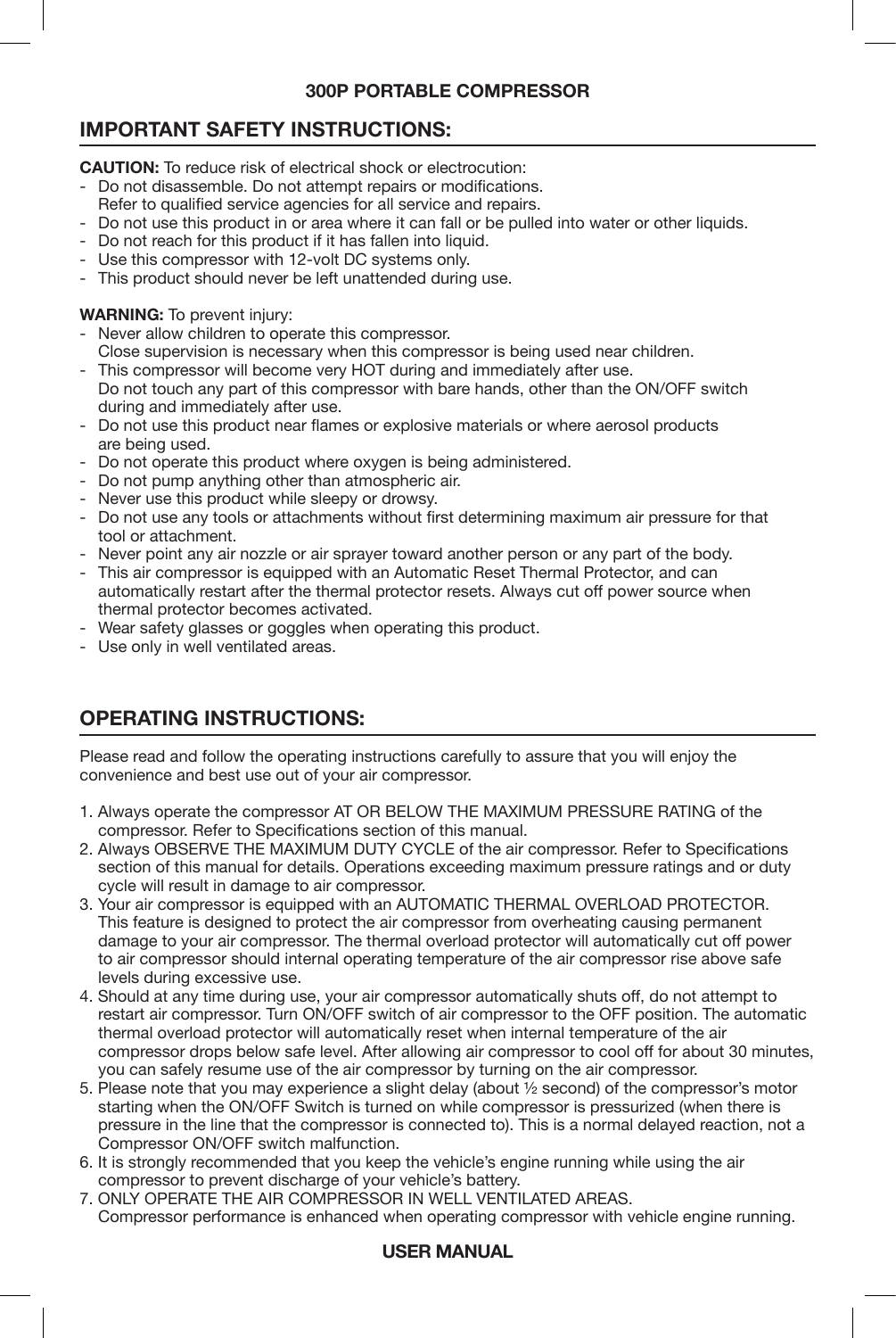### **300P PORTABLE COMPRESSOR**

# **OPERATING INSTRUCTIONS (cont'd):**

**IMPORTANT:** Engine must be running while using this compressor.

Before attaching air compressor's power cord to power source, check to make sure that the ON/OFF switch of your compressor is in the **OFF** position. Attach the Positive battery clamp (Red) to the Positive terminal of the battery and the Negative battery clamp (Black) to the Negative terminal of the battery.

**CAUTION:** Your Portable Air Compressor is Moisture and Dust Resistant, but NOT WATER OR DUST PROOF. Never place compressor in soft sand while running the compressor. Vibration from the compressor will cause the compressor to settle into soft sand, resulting in compressor drawing in foreign particles. Never expose compressor to water while running the compressor.

**This air compressor comes with ¼" quick connect stud. Your Inline Deflator comes with extension coil hose with ¼" quick coupler. Simply attach this multifunction extension coil hose to the ¼" quick connect stud and you are ready to inflate tires. The Inline Inflator/Deflator Hose can be used for both Airing Up and Airing Down. Please familiarize yourself with the following different functions of this versatile air tool:**

#### *TIRE INFLATION:*

- 1. Attach quick connect coupler to air compressor.
- 2. Push the tire chuck, with the lever in the upright position, down over the tire valve stem and then push the lever down to the horizontal position to lock in place.
- 3. Check to make sure the Deflator Collar Lock is disengaged.
- 4. Turn compressor switch on to begin inflation. When desired pressure is reached, turn compressor off.

**CAUTION:** To avoid over inflation, never exceed recommended pressure on articles to be inflated. Bursting can cause serious injury.

### *HANDS-FREE CONTINUOUS DEFLATION:*

- 1. Push the tire chuck, with the lever in the upright position, down over the tire valve stem and then push the lever down to the horizontal position to lock in place.
- 2. Push Deflator Collar toward tire valve stem and turn Deflator Collar clockwise to engage lock.
- 3. When desired pressure is reached, turn Deflator Collar counterclockwise to disengage lock.

**IMPORTANT:** Make sure compressor sits upright while operating compressor. Do not operate compressor in any other position. Avoid tugging at compressor to move it. Instead, move compressor to the same side of vehicle as tires that are being aired up.

Always make sure the Portable Compressor's 8ft. power cord is uncoiled and fully extended when using your air compressor to avoid overheating the power cord.

#### *INTERMITTENT DEFLATION:*

- 1. The intermittent deflation function offers fast downward pressure adjustments.
- 2. With tire chuck attached to tire valve stem, push Deflator Collar toward tire valve stem to decrease tire pressure.
- 3. Release Deflator Collar to halt deflation.

#### *INLINE PRESSURE GAUGE:*

- 1. The 2-inch Inline Pressure Gauge provides convenient tire pressure monitoring when airing up or down. This eliminates switching back and forth between a tire chuck and a tire pressure gauge.
- 2. Please note that during inflation and deflation, due to air velocity, pressure gauge cannot provide accurate pressure readings. Momentarily halt inflation or deflation to obtain accurate pressure readings.

#### **USER MANUAL**